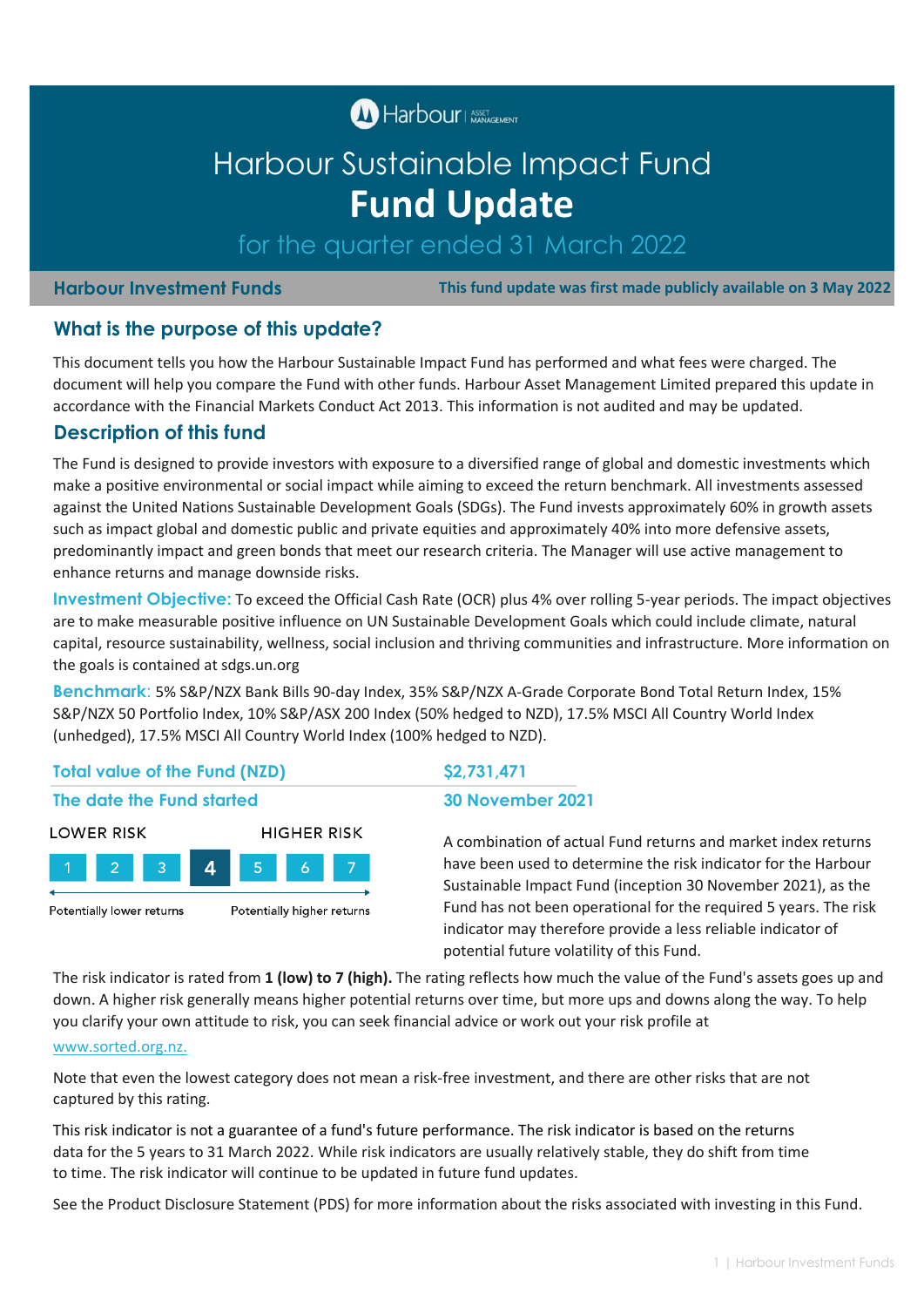# **How has the Fund performed?**

|                                                                               | <b>Past Year</b> |
|-------------------------------------------------------------------------------|------------------|
| Annual Return <sup>1</sup><br>(after deductions for charges and tax)          | na               |
| Annual Return <sup>1</sup><br>(after deductions for charges but before tax)   | na               |
| Market index annual return $1$<br>(reflects no deduction for charges and tax) | 2.45%            |

 [the market index is available on the offer register at www.business.govt.nz/disclose.](http://www.business.govt.nz/disclose) The market index annual return is based on the weighted average return of the market indices used to measure performance of the underlying fund. In this case the Market Index is the 5% S&P/NZX Bank Bills 90-day Index, 35% S&P/NZX A-Grade Corporate Bond Total Return Index, 15% S&P/NZX 50 Portfolio Index, 10% S&P/ASX 200 Index (50% hedged to NZD), 17.5% MSCI All Country World Index (unhedged), 17.5% MSCI All Country World Index (100% hedged to NZD). Additional information about

## **What fees are investors charged?**

Investors in the Fund are charged fund charges. This Fund has not been open for a year to 30 June 2021. As such, below are estimates of fees to 31 March 2022.

|                                                 | % of net asset value |  |  |  |
|-------------------------------------------------|----------------------|--|--|--|
| <b>Total fund charges (Inc. GST)</b>            | 1.20%                |  |  |  |
| Which are made up of:                           |                      |  |  |  |
| <b>Total management and administration</b>      | 1.20%                |  |  |  |
| Including-                                      |                      |  |  |  |
| Manager's basic fee                             | 1.03%                |  |  |  |
| Other management and administration charges $2$ | 0.17%                |  |  |  |
| <b>Total Performance-based fees</b>             | 0.00%                |  |  |  |

Investors may also be charged individual action fees for specific actions or decisions (for example, for withdrawing from or switching funds). See the PDS and Other Material Information Document OMI for more information about fees. Also see the product disclosure statement for more information about the basis on which performance fees are charged.

## **Example of how this applies to an investor**

Small differences in fees and charges can have a big impact on your investment over the long term. Jenny had \$10,000 in the Harbour Sustainable Impact Fund on 30 November 2021 (inception date) and did not make any further contributions. At the end of March 2022, Jenny incurred a loss, after fund charges were deducted, of \$534 (that is -5.34% of her initial \$10,000). This gives Jenny a total loss after tax of \$517 for the period 30 November 2021 to 31 March 2022.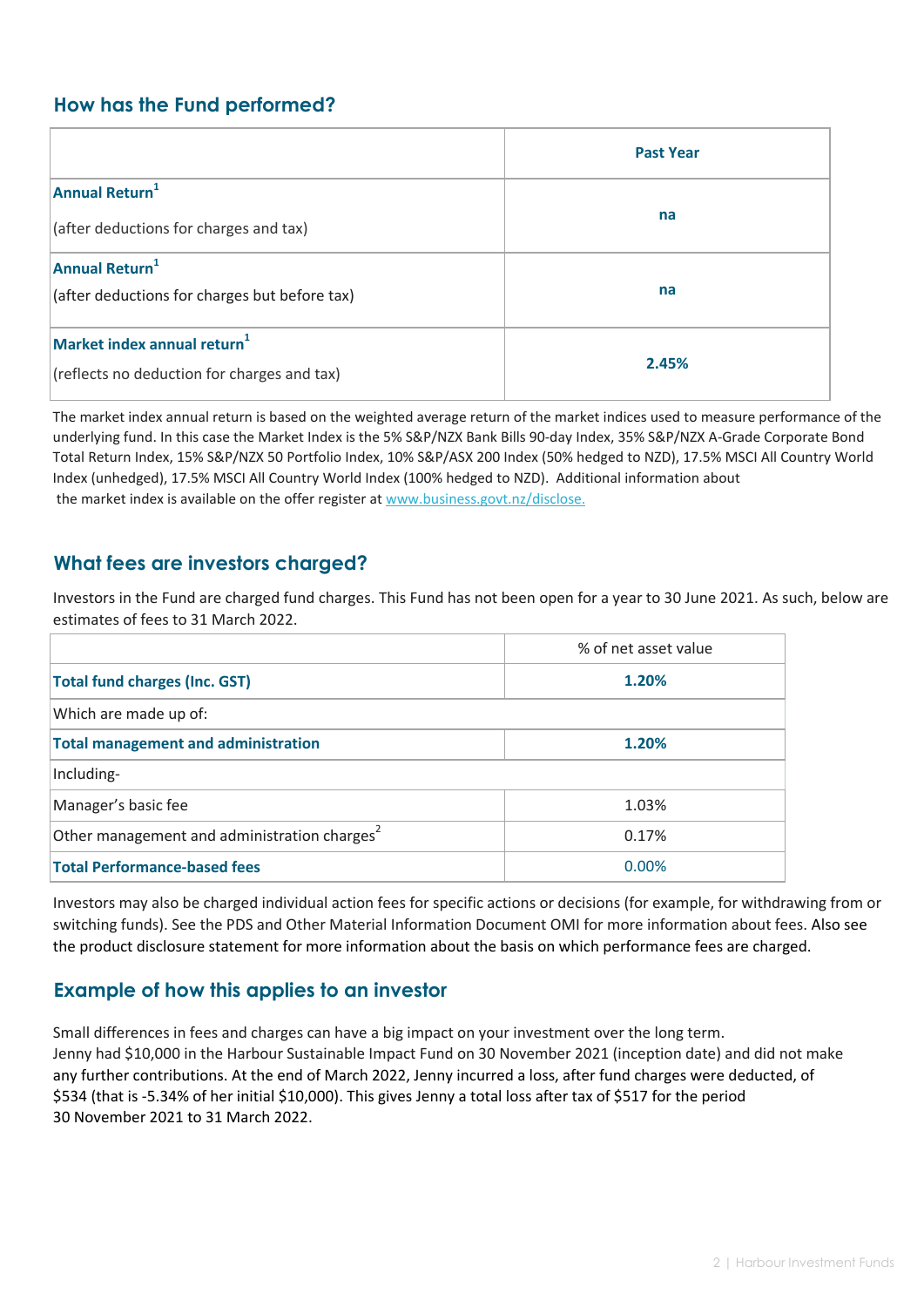# **What does the Fund invest in?**

This shows the types of assets that the fund invests in.



Actual asset allocation to 31 March 2022. Actual asset allocation will vary from the target asset allocation as market conditions change and if we pursue tactical investment opportunities.

#### **Top 10 investments**

| <b>Name</b>                                      | % of Fund<br>net assets | <b>Type</b>                | <b>Country</b> |
|--------------------------------------------------|-------------------------|----------------------------|----------------|
| Mirova Global Sustainable Equity Fund            | 21.63%                  | International equities     | US.            |
| T. Rowe Price Global Impact Equity Fund          | 12.96%                  | International equities     | US.            |
| International Finance Corp 09/08/27 3.75%        | 5.37%                   | New Zealand fixed interest | NZ             |
| Housing New Zealand 12/06/25 3.36%               | 4.04%                   | New Zealand fixed interest | NZ             |
| <b>CSL</b>                                       | 3.62%                   | Australasian equities      | AU             |
| Macquarie Group                                  | 3.62%                   | Australasian equities      | AU             |
| International Bank Recon & Dev 30/11/2026 2.875% | 3.59%                   | New Zealand fixed interest | NZ             |
| <b>ANZ NZD Cash</b>                              | 3.54%                   | Cash and cash equivalents  | NZ             |
| Asian Development Bank 28/01/27 2.78%            | 3.54%                   | New Zealand fixed interest | NZ.            |
| <b>Syrah Resources</b>                           | 3.18%                   | Australasian equities      | AU             |

The top 10 investments make up **65.1%** of the net asset value of the Fund.